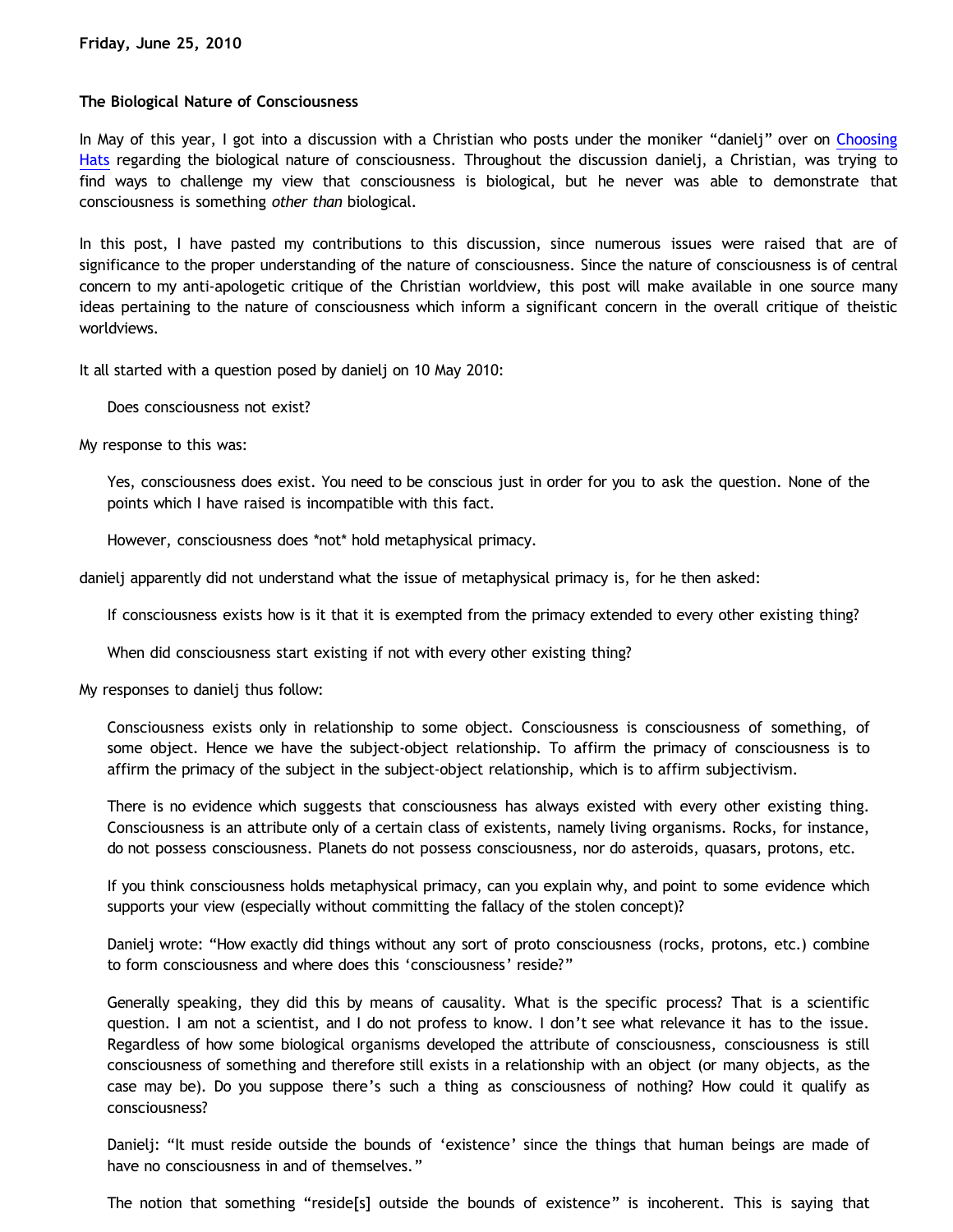something exists but yet is not included in the sum total of what exists. Also, that consciousness "must reside outside the bounds of 'existence'" does not follow from the fact that the various parts which make up human beings are not themselves conscious. My spleen, for instance, does not have its own consciousness, and neither does my elbow. These are attributes of me as an entity, just as consciousness is. Consciousness, mind you, is not an entity in itself, but an attribute of some entity (namely biological organisms).

Danielj wrote: "How does the combination of biology and causality produce consciousness?"

The question essentially answers itself: The process by which an organism develops consciousness of objects is both biological and causal. You have flat out denied that consciousness develops, but did not provide an argument for this. When a fetus develops in the womb, it develops from a fertilized egg. At the stage of a fertilized egg, there is no heartbeat, but eventually it develops a heart. At the stage of a fertilized egg, it has no sensory organs, so it has no means of perceiving anything, and thus has no capacity for consciousness. But it does develop these organs, and these organs are what give it the capacity to perceive, to be conscious of objects. Why would you think that a biological organism does not develop consciousness? Do you think that an organism was conscious before it existed?

Danielj: "If consciousness is indeed reducible to biology…"

I don't think consciousness "reduces" to biology; to say this would imply that consciousness is non-biological. Consciousness \*is\* biological. How could it be otherwise? All organisms which possess consciousness have in common the fact that they have sensory organs which give the organism the capacity to be conscious of objects.

Danielj: "and it is merely a scientific question then we are just plants."

Human beings are not plants. But both human beings and plants are biological organisms. I don't think there are any plants that possess the attribute of consciousness. But many species in the animal kingdom do.

Danielj: "Concept formation is photosynthesis and free will is an illusion."

Incorrect. Concept-formation is not photosynthesis. Anyone who understands both would know this. Concept-formation is volitional and requires a consciousness capable of selectively isolating specific objects and integrating them into mental units. This is not the task of photosynthesis.

Danielj: "You've denied proto consciousness and proto intentionality as well."

Hmmm… I don't recall doing so. Where do you think I "denied proto consciousness and proto intentionality"?

Danielj: "There is no 1/2 consciousness or self-consciousness by your own method."

Specifically, what do you know of my method? What makes you suppose that there's no self-consciousness "by my own method"? With higher organisms (such as human beings), consciousness can be a secondary object – i.e., consciousness of itself. We are exhibiting this ability right here in our discussion. What makes you think my position denies this? Or do you find it expedient to put words into my mouth for some reason?

Danielj: "It does not follow from the intentionality of consciousness that existence has metaphysical primacy no matter how many times and in how many ways you repeat it."

The primacy of existence is not a conclusion of prior inference. It does not "follow" from some prior set of affirmations. Rather, it is implicit in any affirmation (which is part of the reason why theism is self-contradictory at the fundamental level.) I've written much on axioms. Apparently you've not examined what I've said, or you did not read it very carefully.

Danielj: "Consciousness is not a sufficient condition for existence? So what?"

Existence is not borne on conditions. Those conditions would have to exist. To say that certain conditions had to be met for existence to exist, would be to say that those conditions had to exist in order for existence to exist. The idea commits the fallacy of the stolen concept.

Danielj: "Existence isn't a sufficient condition for consciousness either."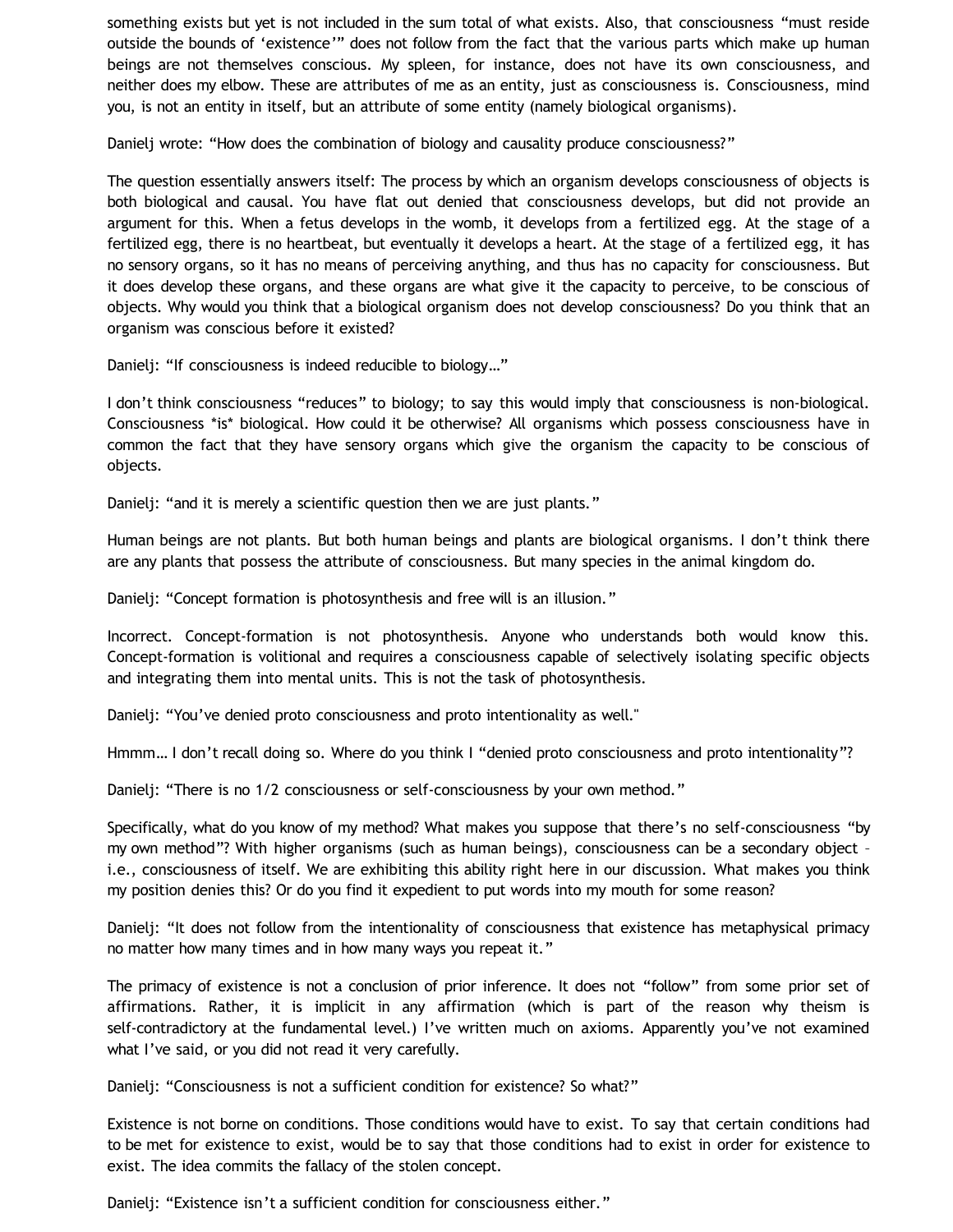So, you think something other than existence needs to exist in order for consciousness to exist? Please elaborate.

Danielj: "If existence isn't a sufficient condition for consciousness than [sic] consciousness simply could not have sprung into existence since no thing can 'begin' to exist according to your own philosophy."

Consciousness begins the same way that other types of activity begin. When an organism senses an object, this is an action which begins at a certain point in time. The same for when an organism perceives. The same for when a man thinks. These are all species of a type of action. Consciousness is inherently active.

Danielj: "If you refuse to attribute eternal existence to consciousness you render your own system incoherent, "

How so? What would justify attributing eternal existence to consciousness? I know consciousness only as an attribute of some biological organisms, including but not restricted to man. Where do we find an eternally existing consciousness? Biological organisms procreate and die. Find one that is eternally conscious.

Danielj: "but, if you do attribute it, then you've admitted its 'co-primacy' at the very least."

Even if you assume that consciousness is eternal, this would not validate the notion that the subject and object share metaphysical "co-primacy." I suspect that you do not fully understand the issue of metaphysical primacy. Perhaps you could explain what "co-primacy' between consciousness and its objects would be like.

Danielj: "Please correct any errors in my thinkin' here."

I've pointed out quite a few already.

I wrote: "Consciousness, mind you, is not an entity in itself, but an attribute of some entity (namely biological organisms)."

Danielj: "In light of the above – should you let it stand unrefuted – I consider this begging the question."

How so? How is consciousness not an attribute of the entity which possesses it? Also, what conclusion am I assuming in the premises of any argument that I have presented?

Danielj: "Either consciousness exists or it doesn't. If it does, than [sic] it has always existed like everything else in existence."

Can you explain how you think this is supposed to follow?

Danielj: "How is it that only the 'universe' is eternal? What exactly do you even mean by 'existence' exists if things like biology and consciousness are allowed to simply spring into existence out of non-existence?"

I've written on many of these topics on my blog. You might want to check it out as you've stumbled quite severely if you think your statements have been representative of my position.

I wrote: "You have flat out denied that consciousness develops, but did not provide an argument for this."

Danielj responded: "You denied it. There is nothing in between consciousness and unconsciousness so there can be nothing that leads up to consciousness."

Where did I deny that consciousness develops? Didn't you read what I wrote?

I wrote: "When a fetus develops in the womb, it develops from a fertilized egg. …. Why would you think that a biological organism does not develop consciousness?"

Danielj responded: "You're missing the point."

Which point am I missing? Please be specific, especially if you're going to level accusations like this.

Danielj asked: "Does consciousness equal sensation like you appear to be saying here?"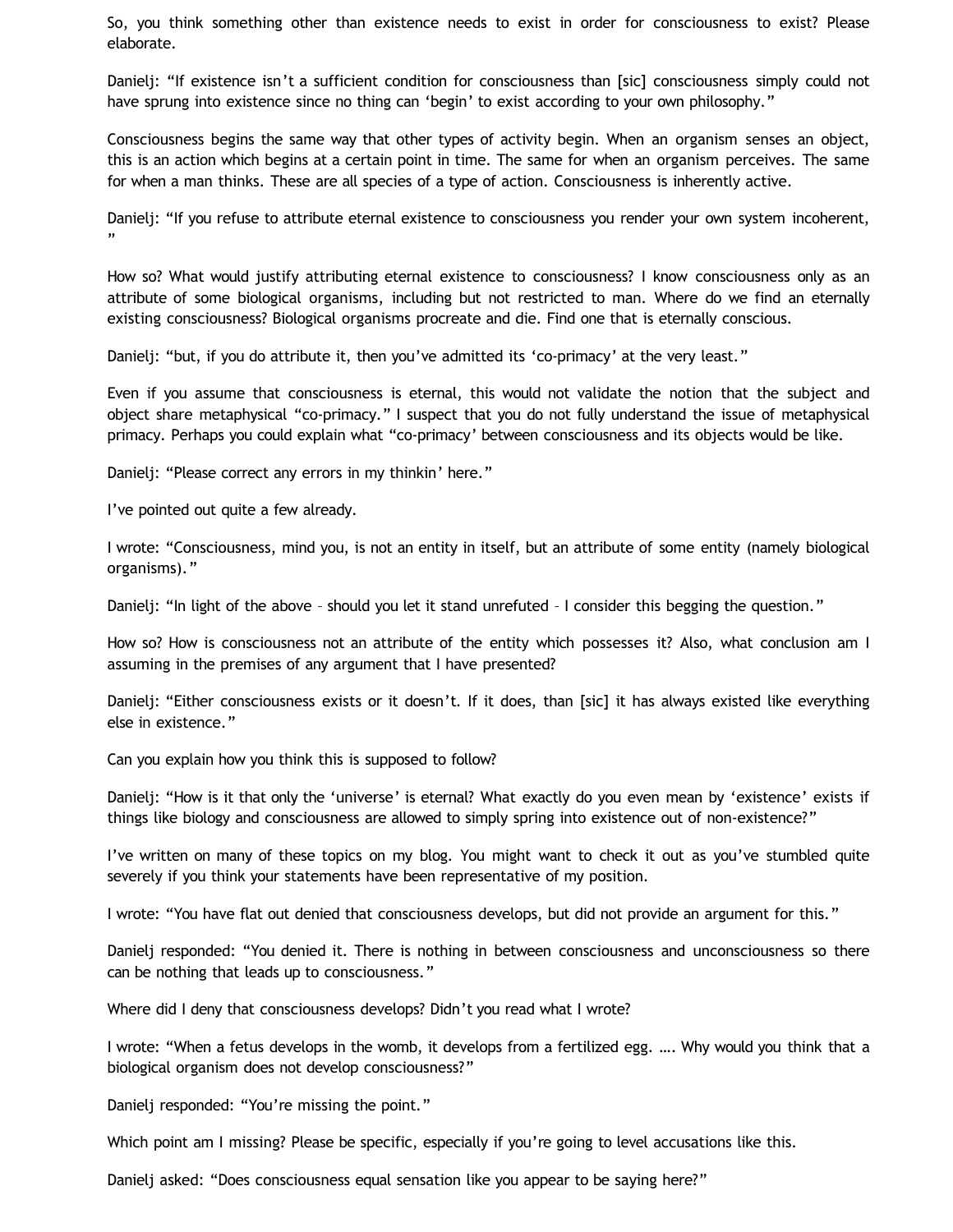Sensation is one form of consciousness. Do you think that sensation is not a form of consciousness?

I wrote: "Consciousness \*is\* biological."

Danielj responded: "Then the will is not free."

What do you mean by "free," and how does your claim follow from the fact that consciousness is biological? It' s not self-evident.

I asked: "How could it be otherwise?"

Danielj responded: "Well, gee…. Think about that for a second. How could the universe possibly be otherwise? Does ANYBODY here have any theories?"

Do you have any arguments to back up your claims? Or just questions? If you do not think consciousness is biological, what is it? Do you think it's supernatural? If so, just say so. Let's see how well you understand the matter. It's clear that you do not accept the primacy of existence. Why not go all the way?

I wrote: "All organisms which possess consciousness have in common the fact that they have sensory organs which give the organism the capacity to be conscious of objects."

Danielj asked: "So? How do you know that consciousness follows sensation?"

Sensation is a form of consciousness. If an organism is sensing something, it is conscious of that something in sensory form. It's not a matter of consciousness "following" sensation.

Danielj asked: "Or are you equating the two?"

Again, sensation is a form of consciousness. So is perception. So is conceptualization. There are many forms of consciousness. This is basic stuff. Ask yourself this, Danielj: Are you conscious of your surroundings? By what means are you conscious of them? In what form are your conscious of them? How are you conscious of them? Do you perceive them? When you are perceiving, are you still unconscious? What is your understanding of consciousness? Get it out in the open. Quit hiding.

Danielj wrote: "Even if it does, it doesn't mean that is the only possible way that it could."

What else do you have in mind? Again, please be specific. Inform your point.

Danielj continued: "One does not necessarily follow from the other."

And as you can see, now that you're learning a little more about my position (perhaps for the first time), I am not arguing that.

I wrote: "Anyone who understands both would know this. Concept-formation is volitional and requires a consciousness capable of selectively isolating specific objects and integrating them into mental units. This is not the task of photosynthesis."

Danielj asserted: "If it is simply biology it cannot be volitional."

Why not? What is your argument for this? What assumptions of yours are driving conclusions like this? I'm biological, and I have a volitional form of consciousness. Why can't it be biological? Is it just that your conception of biological is so narrow that it arbitrarily excludes volition? Or do you think there's a legitimate reason for this? If so, please state it.

Danielj asked: "How do the fetus' organs add up to volition?"

I don't understand the question. I don't think I said that "organs \*add up\* to volition." The sensory organs are the means by which an organism senses an object. This activity – sensation – is a form of consciousness.

Danielj asked: "How does biology give rise to volition?"

Are you asking for a blow by blow explanation of all the causal activity which allows a consciousness to regulate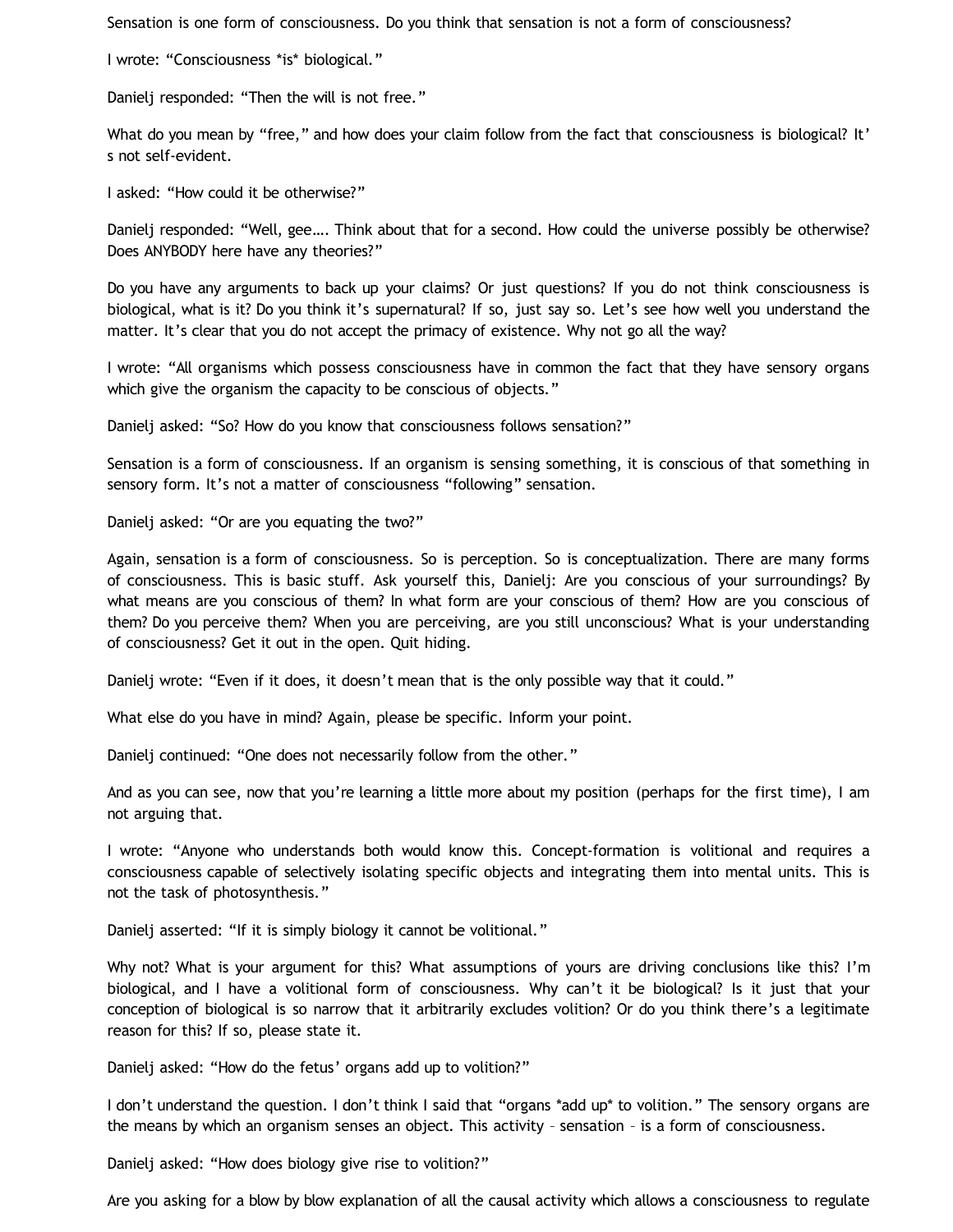itself? If so, that's well beyond the scope of a comments section discussion. You might start with Binswanger's The Metaphysics of Consciousness at least to clear up some profound misunderstandings about consciousness. Once that's done, there are other sources available for you to start investigating. But until you've corrected some of your more fundamental misunderstandings, you're not ready for that.

Danielj asked: "Were there ever non-volitional humans?"

I don't think so, given my definition of man. But on a broader definition, perhaps. But you're asking about something which written history has not recorded, so this would require a lot of input from the sciences which I do not have at my disposal.

Danielj asserted: "Biology isn't a sufficient condition for consciousness."

Got any argument for this? Oh wait, take a look at what you wrote next:

Danielj wrote: "Do you understand this? Biology isn't a sufficient condition for consciousness. Biology isn't a sufficient condition for consciousness. Let it sink in…"

I guess you're a student of the Sunday School understanding of reality: repeat a claim long enough until it " sinks in" and you \*believe\* it. You're showing us your preferred method. No wonder you have so many misunderstandings.

Since you know so much about the necessary conditions for consciousness, can you identify them for us? If biology is not a sufficient condition for consciousness, can you tell us what is? Watch the stolen concepts!

I asked: "Specifically, what do you know of my method? What makes you suppose that there's no self-consciousness 'by my own method'?"

Danielj responded: "From what I read on your blog and in objectivist 'literature'."

Where did anything I write or that you found in the Objectivist literature deny man's capacity for self-consciousness? That is the view you attributed to me. Where did you read this? Please, show me. I want to see.

Danielj wrote: "From henceforth, I shall refrain from attributing anything to you. It was hasty and wrong of me and bordering on a violation of the 9th."

You're showing that you're at least a little teachable. But seriously, where did I deny man's capacity for self-consciousness? If you did not read this in something that I wrote or that some other Objectivist wrote, why did you attribute this position to me? If you're having difficulty being honest in our discussion, please say so. I see no reason to continue on with someone who will not be honest.

I wrote: "With higher organisms (such as human beings), consciousness can be a secondary object – i.e., consciousness of itself."

Danielj: "Now you are defining into existence 'secondary' objects."

You seem to have a real difficulty understanding my position. Do you understand what I mean by "secondary object" in the context of what I stated? I'm not "defining into existence 'secondary' objects." My point is that consciousness must first be conscious of objects other than itself in order for it to be possible for consciousness to have itself as an object. This again is basic Objectivist 101 stuff. I don't think you've read much Objectivist literature. Perhaps you've read criticisms of Objectivism; I have too: it's not a good way to learn about what Objectivism really teaches.

Danielj asked: "Do these secondary objects exist?"

Consciousness exists. In the context of what I stated, consciousness would be the secondary object – an object of itself, consciousness turned inward on itself, just as we do when we contemplate how we became aware of something. But first we had to become aware of that something before we could contemplate how we became aware of it. There's a hierarchical sequence of activity here. I didn't realize that you needed such rudimentary information about what Objectivism teaches. What specifically have you read on Objectivism? (You intimated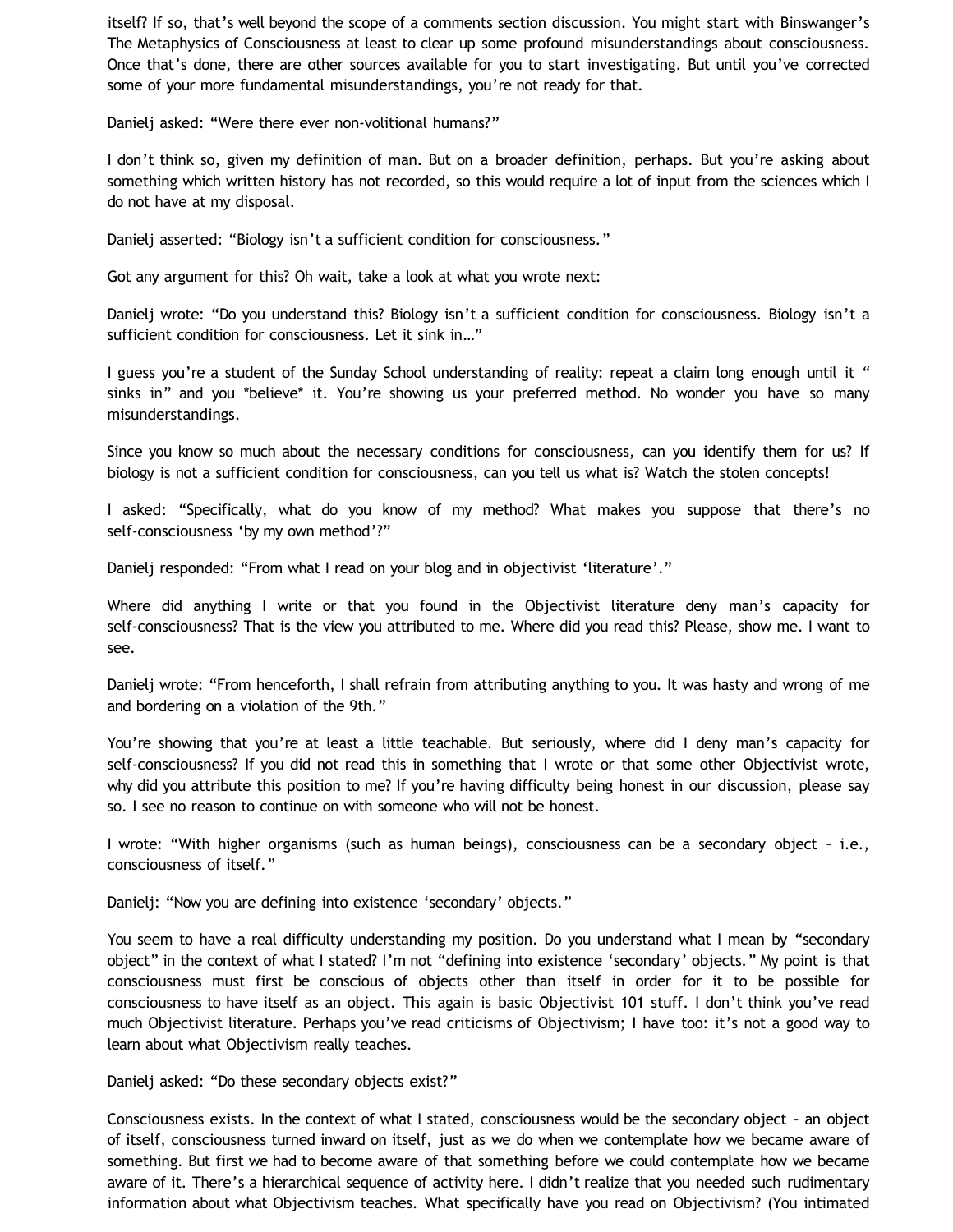above that you've read Objectivist literature. Is that true?)

Danielj asked: "Is consciousness an object?"

It can be. Just as it is in our discussion. Do you understand what Objectivism means by 'object'? Or, are you again trying to interpret Objectivism on your own unstated assumptions? What will that profit you?

I wrote: "We are exhibiting this ability right here in our discussion. What makes you think my position denies this? Or do you find it expedient to put words into my mouth for some reason?"

Danielj wrote: "Of course putting words into your mouth would be expedient (and I've got some very choice words for you) and funny, but I'll refrain."

Now that you've been caught red-handed, you've decided to refrain from this bad habit. Let's see how long you can control it.

I wrote: "The primacy of existence is not a conclusion of prior inference."

Danielj wrote: "It isn't a valid conclusion"

It's not a conclusion to begin with, Danielj. Do you not understand such basic issues?

Danielj wrote: "and is certainly, at the very most, a trivial 'axiom' as I pointed out in my last comment."

Do you not recognize that you're assuming the primacy of existence right here in this statement? Do you understand what the primacy of existence is?

Danielj wrote: "It is a stolen concept."

Actually, the very charge that the primacy of existence is a stolen concept itself commits the fallacy of the stolen concept.

I suspect that you really don't understand what you're talking about, otherwise you'd not make such blunders.

Danielj had written: "If you refuse to attribute eternal existence to consciousness you render your own system incoherent,"

I asked: "How so?"

Danielj responded: "Then it wouldn't be an object, wouldn't fall under the 'existence exists' axiom and it wouldn't exist."

Are you assuming that something must be eternal to be an object? I'm not sure how else to understand where you're coming from here. It's certainly not what Objectivism teaches. So again I suspect you've not really ever read any Objectivist literature, at least on the present topic.

I wrote: "Even if you assume that consciousness is eternal, this would not validate the notion that the subject and object share metaphysical 'co-primacy'. I suspect that you do not fully understand the issue of metaphysical primacy. Perhaps you could explain what 'co-primacy' between consciousness and its objects would be like."

Danielj wrote: "Consciousness either exists or it doesn't."

It does.

Danielj wrote: "If it exists then it is just as 'prime' as existence. If it isn't an object than it doesn't exist."

Danielj, you clearly do not understand the issue of metaphysical primacy. It's important for you to recognize this now before you go on making such blunders like this.

Danielj wrote: "Consciousness is not a sufficient condition for existence and neither is existence a sufficient condition for consciousness, therefore, they are co-prime."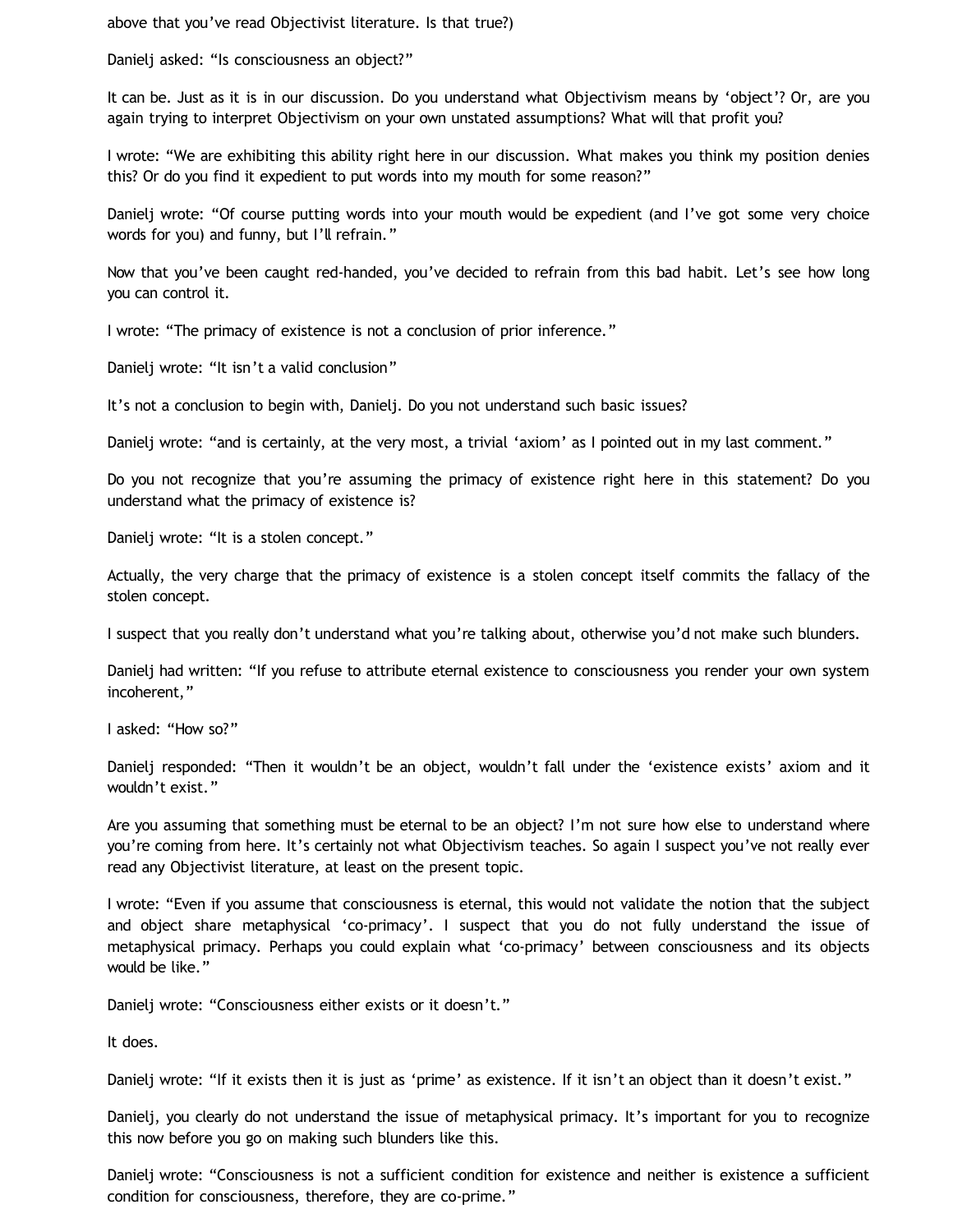Again, you're not addressing metaphysical primacy here. None of this is. The issue of metaphysical primacy pertains to the proper orientation between a subject and its objects in the subject-object relationship. What you're talking about here has nothing to do with this. You're not even in the ball park, let alone on the playing field.

I asked: "How is consciousness not an attribute of the entity which possesses it?"

Danielj asked: "What kind of attribute is it?"

A kind which belongs to the entity which possesses it. Consciousness is its own type of attribute.

Danielj wrote: "I already brought this up and you chose not to address it."

I've addressed everything you've stated that seem to bear on the topic at hand. Much of what you have stated suggests very strongly that you're unfamiliar with even the basic tenets of Objectivism on the topic at hand. It 's unclear even what your position is, if it were laid out explicitly. For instance, when asked how consciousness is not an attribute of the entity which possesses it, you fail to deliver any kind of reasoning for your view, and instead just ask a question ("What kind of attribute is it?").

Danielj wrote: "It isn't observable in anyway [sic]"

Do you mean that consciousness is not observable "in \*any\* way"? Why do you suppose this? I'm observing my own consciousness introspectively. If I were not able to do this, I'd never be able to form concepts of consciousness. But clearly I have.

Danielj wrote: "and does not exist by that standard."

Well, that just blew your position out of the water.

Danielj asked: "Does it smell funny? Is it orange? Is it hot?"

You seem to be assuming that only concepts which pertain to the level of sensation should be allowed to apply. But why? Are you stuck at that level of consciousness? Have you not explored your own consciousness beyond the level of sensations? I almost feel sorry for you.

Danielj : "Either consciousness exists or it doesn't. If it does, than [sic] it has always existed like everything else in existence."

I asked: "Can you explain how you think this is supposed to follow?"

Danielj wrote: "Firstly, please don't pull that [sic] crap unless it is truly essential to your argument."

I'll do whatever the hell I want, even if you disapprove. Don't get sore at me if you don't understand the difference between "then" and "than."

Danielj wrote: "It follows from your axiom Dawson. Existence exists. The universe exists and has always existed. Nothing can 'begin' to exist, come into existence, or 'develop'. Maybe you need to better explain what you mean by existence exists instead of just sweeping your arms around in a grand gesture?"

I've explained this in numerous places on my blog. It's in the Objectivist literature that you said you've read. And still you make some very boneheaded blunders. I thought you said you had read up on this stuff. Your statements clearly show otherwise.

I wrote: "I've written on many of these topics on my blog. You might want to check it out as you've stumbled quite severely if you think your statements have been representative of my position."

Danielj wrote: "Well, maybe they aren't then. I certainly don't wanna misrepresent you and I'm sorry if I did."

What is that you thought you were doing? What is that you want to do, if not misrepresent my position? I would accept your apology if you showed some genuine interest in avoiding this bad habit. But I've not seen it yet. You haven't got any of the basics down, and flail away at straw men.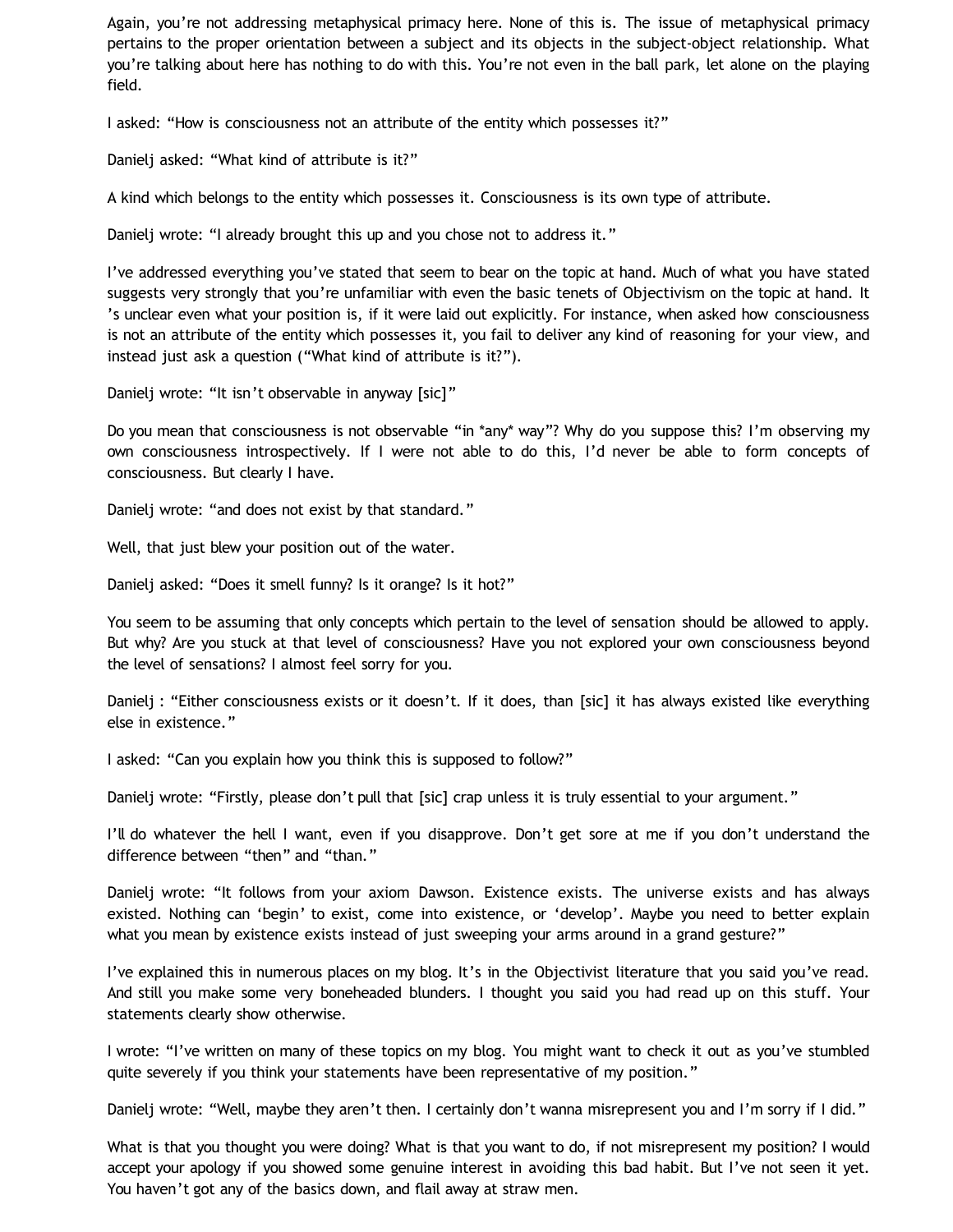Danielj: "I'd prefer to watch objectivists struggle for dear life over at the Maverick Philosphers page."

Yes, I remember that guy. He had a lot of trouble getting the basics of Objectivism correct. See for instance here: <http://katholon.com/Vallicella.htm>

You'll see that even Vallicella is prone to misrepresenting Objectivism.

Danielj: "I don't have any time to waste on your blog."

You're like a lot of theists. Suddenly you're out of time when it comes to interacting with a position that poses a challenge to their theism.

Next?

I asked: "Where did I deny that consciousness develops? Didn't you read what I wrote?"

Danielj responded: "What are the necessary elements of consciousness Dawson?"

Notice that Danielj does not show where I allegedly deny that consciousness develops. He said that I denied " proto consciousness," but anyone who examines the record will see that I did not do this. It's not even been discussed beyond his broaching of the notion.

As for the necessary elements of consciousness, I would list the following as bare minimums:

- To be conscious, an organism needs some means by which it acquires awareness of objects, e.g., sensory organs, a nervous system, a brain, etc.

- Consciousness requires an object to be conscious of (the notion of "consciousness of nothing" is a non-starter)

- Consciousness requires a purpose, e.g., as a means of survival for the organism possessing it.

Danielj asked: "Do you, or do you not agree that biology is not sufficient for consciousness?"

It's not entirely clear to me what exactly this question is asking. Since consciousness is a biological phenomenon, an organism must have certain biological structures in order for it to be conscious. But not all biological organisms have these structures. So saying "biology is sufficient for consciousness" is somewhat broad and may be misunderstood. But if the biological organism has certain structures which give it consciousness of objects, then its biology is clearly sufficient in such cases.

I wrote: "Where did I deny that consciousness develops? Didn't you read what I wrote?"

Danielj responded: "You didn't explicitly deny it."

No, I didn't. I didn't implicitly deny it either. My points about a fetus developing the organs needed for consciousness should clearly indicate that consciousness does develop, just as do heartbeat, respiration, circulation, etc. Consciousness is a biological function, just as these other functions are biological functions. Show us a non-biological entity which has consciousness (and actually exists). I am unaware of any.

Danielj wrote: "You equated sensation with it, then, you proceed to declare sensation a type of consciousness. "

My points have all along been consistent with the view that sensation is a type of consciousness.

Danielj wrote: "I believe that you do it implicitly and unintentionally."

I asked you to show me where I denied a position, not what you happen to believe. At any rate, I hope you understand now.

I asked: "Do you think that sensation is not a form of consciousness?"

Danielj wrote: "No. I believe sensation is a part of and not a form of consciousness."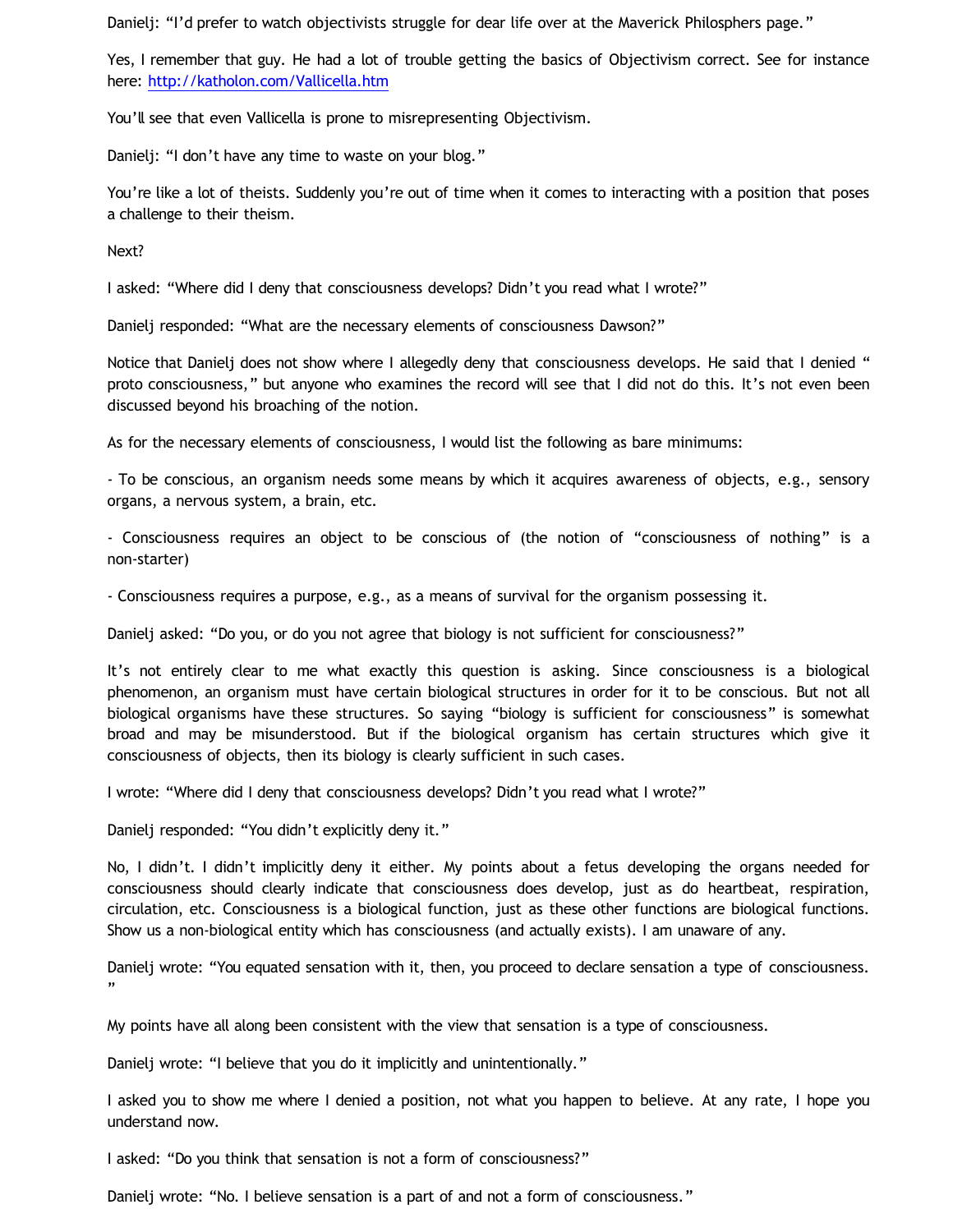For developed human beings, sensation is definitely part of our conscious experience. But this does not constitute a point of evidence against the recognition that sensation is a form of consciousness. Many organisms have not reached the perceptual level of consciousness, and have only sensation as their means of acquiring consciousness of objects. On Danielj's view, these organisms are apparently not conscious. But this is arbitrary.

I asked: "What do you mean by "free," and how does your claim follow from the fact that consciousness is biological? It's not self-evident."

Danielj responded: "I mean that biology is not sufficient for volition (or, freedom) which means that biology is not sufficient for consciousness."

Notice that Danielj does not address my question. Instead, he simply asserts that "biology is not sufficient for volition," without argument, perhaps because he "believes" that "biology is not sufficient for consciousness," again a position for which he has provided no argument at all. I'm guessing that's because he has a faith to defend.

Danielj continued: "I don't think consciousness is biology. I'm accusing you of that belief which I believe to be an absurd belief."

Either you do not understand what you read, or you are simply careless. I stated very clearly that consciousness is biological, not biology proper. Biology includes many other things, such as musculature, circulation, respiration, etc. So it's unclear what you're calling "an absurd belief." Besides, on theistic grounds, what could possibly be "absurd"? You must be borrowing from my worldview. That would account for your clumsy use of the concept.

I asked: "Do you have any arguments to back up your claims? Or just questions?"

Danielj responded: "You know the arguments. You've proved you are capable of transcendental argumentation. "

I was specifically asking for you to provide some sort of argument (something more substantial than merely your belief or unsupported assertion) for the view that \*if\* consciousness is biological, "then the will is not free." I've asked you to define your term "free," which you failed to do, and I asked you to provide an argument for the view you have affirmed. But you produce no argument. Are you stalling so that you can think of one?

I wrote: "If you do not think consciousness is biological, what is it?"

Danielj responded: "It is a God given soul that supervenes on biology, or something. I don't know exactly."

Your god is imaginary, Danielj. If you choose to be honest to yourself one day, you will recognize this. I realize that it's difficult right now.

I wrote: "It's clear that you do not accept the primacy of existence. Why not go all the way?"

danielj stated: "You're a genius! I've already tipped my hand in a wildly gesticulatory manner. I don't accept the unequaled primacy of existence but I don't go all the way on a first date Dawson."

Again, I find I need to ask this: do you know what the primacy of existence means? To say that the primacy of existence is not true is in fact to assume its truth. Do you understand why? I've explained this from a variety of perspectives in a variety of contexts on my blog.

I wrote: "Sensation is a form of consciousness."

Danielj asked: "How do you know that?"

By means of reason.

I wrote: "It's not a matter of consciousness 'following' sensation."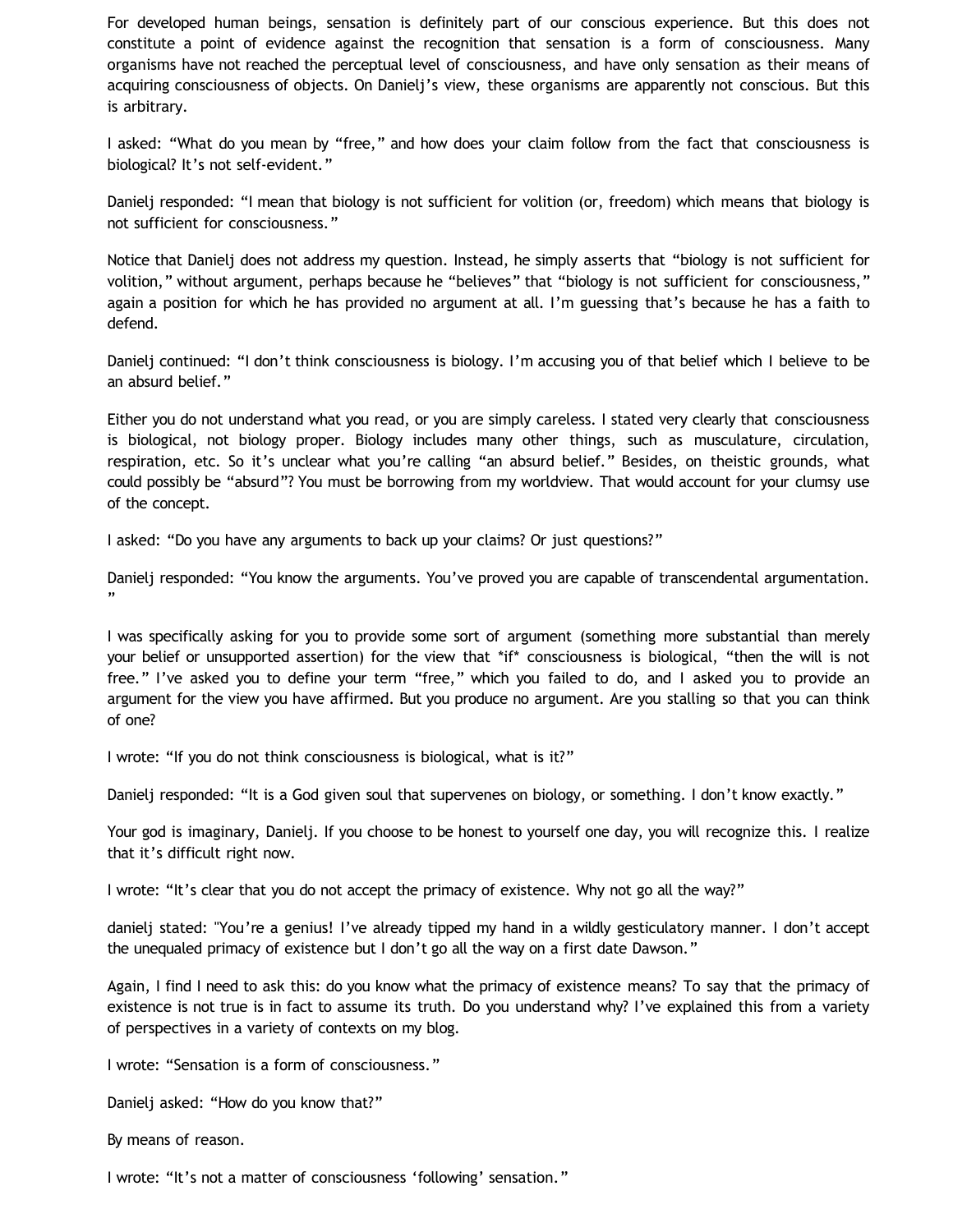Danielj wrote: "Then it is a matter of consciousness following biology, which, as I've already tried to explain, is a dog that doesn't hunt because biology isn't a sufficient condition for consciousness."

Your "explanation" has so far consisted simply of your unsupported denials. Do you think that dog hunts?

I wrote: "Again, sensation is a form of consciousness. So is perception. So is conceptualization."

Danielj responded: "So one could sense without perceiving or conceptualizing?"

Yes. Many organisms have not reached the perceptual level of consciousness (and therefore not reached the conceptual level of consciousness as well). Moreover, many organisms have reached the perceptual level of consciousness, but have not achieved the ability to conceptualize.

Danielj wrote: "Conceptualize without seeing or perceiving?"

Human beings who have been blind from birth have been able to conceptualize without seeing, but they had to perceive in some form in order to conceptualize. Rand's study of Helen Keller is remarkable on this topic.

Danielj wrote: "It seems to me that they all 'add up' to consciousness."

You're assuming strictly human consciousness. Human consciousness is not representative of the type of consciousness which all organisms possess. All biological organisms which possess consciousness have at least the level of sensations; many have the ability to perceive objects qua objects; so far as we can firmly establish, only human beings have achieved the conceptual level of consciousness. But all three levels are types of consciousness. Sensation is the most primitive species of consciousness; perception is more primitive than conceptual consciousness. Perceptual consciousness would not be possible without sensations, and conceptual consciousness would not be possible without perceptual consciousness.

I wrote: "There are many forms of consciousness."

Danielj asked: "What else besides those three?"

When you get to the perceptual level, there is memory. Dogs, which operate on the perceptual level of consciousness, can remember how to get back to their owners homes, for instance. When you get to the conceptual level of consciousness, in addition to memory there is something called imagination. Many worldviews fail to equip their adherents to distinguish between reality and imagination properly.

I asked: "Are you assuming that something must be eternal to be an object?"

Danielj responded: "No."

Then I'm having difficulty understanding what you stated.

Danielj asked: "Are do you assume that existence must be eternal for objects to be temporal?"

No. Did you think I was?

Danielj asserted: "If it is simply biology it cannot be volitional."

I asked: "Why not? What is your argument for this? What assumptions of yours are driving conclusions like this? I'm biological, and I have a volitional form of consciousness. Why can't it be biological? Is it just that your conception of biological is so narrow that it arbitrarily excludes volition? Or do you think there's a legitimate reason for this? If so, please state it."

Danielj wrote: "Biology is not sufficient for consciousness. Do you deny this?"

See above.

Danielj wrote: "If you do then I would suggest to you that plants are sentient and conscious and that alone serves as a reductio of your entire worldview."

Again, see above.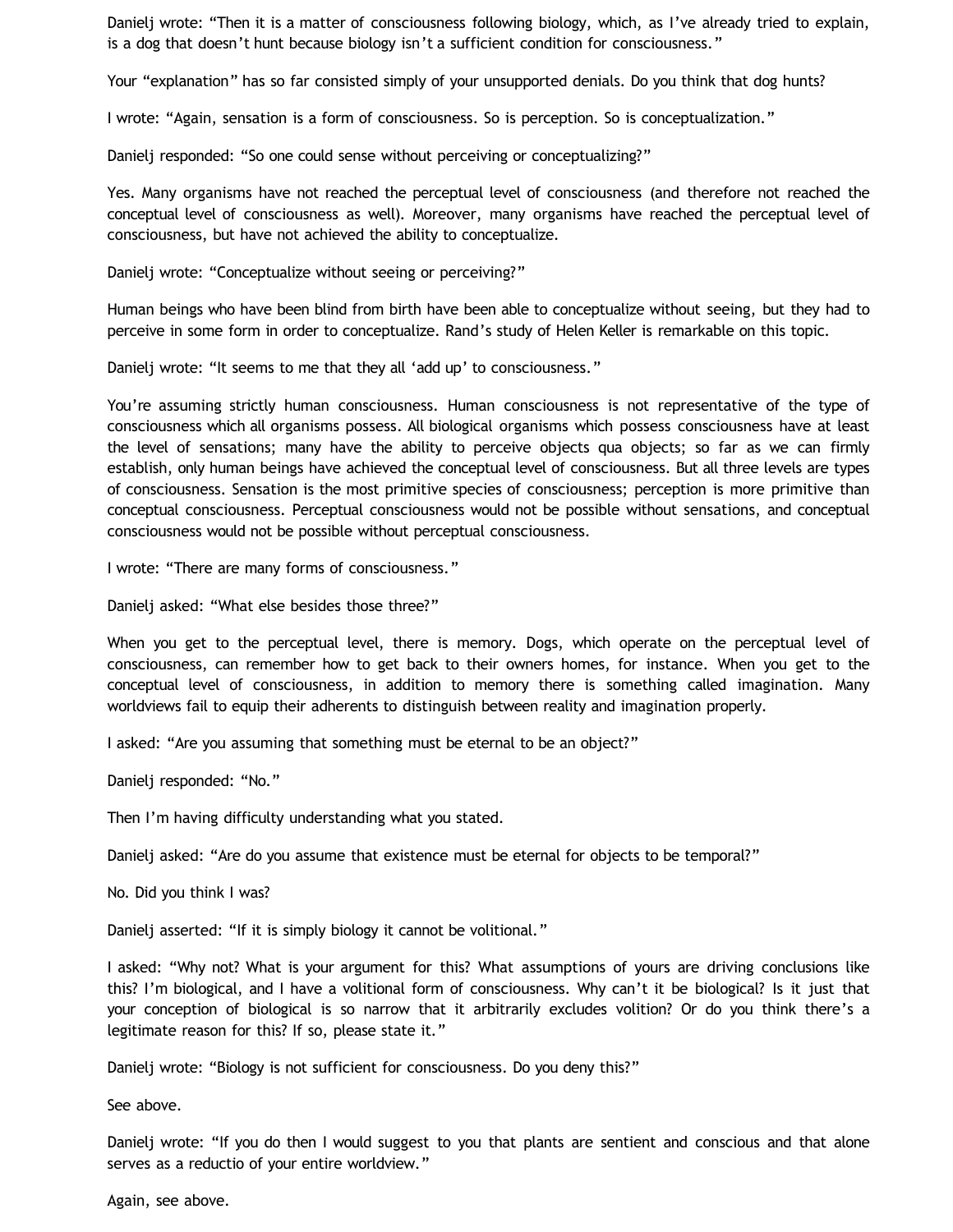Danielj wrote: "If you don't then I would suggest to you that consciousness is biology in addition to something else."

No, organisms which possess consciousness are still biological organisms. There's no "in addition" here.

I wrote: "You might start with Binswanger's The Metaphysics of Consciousness"

Danielj wrote: "I'll check it out."

You will?

Danielj wrote: "I was thoroughly disappointed with your last recommendation to me (or perhaps it was recommended by somebody who frequents your blog), Piekoff's Objectivism: The Philosophy of Ayn Rand."

That's a great book!

I asked: "Where did anything I write or that you found in the Objectivist literature deny man's capacity for self-consciousness? That is the view you attributed to me. Where did you read this? Please, show me. I want to see."

Danielj wrote: "Let's get off this whole train. I was simply affirming in my own way that you (and all objectivists) deny the 'primacy of consciousness' as you call it. It was unimportant and isn't truly germane."

So, are you taking back your claim that I deny man's capacity for self-consciousness?

I wrote: "My point is that consciousness must first be conscious of objects other than itself in order for it to be possible for consciousness to have itself as an object."

Danielj wrote: "Please define object."

For the purposes of the topic of our conversation, an object is any thing (be it an entity, an attribute, an action, a relationship, etc.) of which one is conscious, whether by means of sensation, perception or conceptualization.

Danielj asked: "Do believe in proto consciousness of any kind?"

It depends on what "proto consciousness" refers to. This has not been explained.

Danielj wrote: "Do you believe in proto consciousness now?"

Again, it depends on what it is taken to refer to. At this point it is just as undefined as when you first introduced it. Do you ever explain your terms?

Danielj wrote: "Strange, since you are an objectivist, that you didn't start with two here."

Why do you find that strange? I was not listing them in any particular order. All three are necessary elements.

Danielj asked: "So consciousness is biology plus an object (which would reduce to existence in my opinion) plus a purpose?"

Purpose is concurrent with biology, Danielj. Non-living things are not inherently purposive.

Danielj wrote: "That is still just biology Dawson."

Yep. As I said: consciousness is biological. I've asked for you to name one non-biological thing which actually exists and possesses consciousness. You've not produced it.

Danielj wrote: "You've also introduced the superfluous notion of 'purpose' as well."

You asked me to identify the criteria necessary for consciousness. How is purpose superfluous? Purpose is concurrent with biology because goal-orientation is inherently biological. Living organisms pursue goals; this is part of their living condition. It is not superfluous in any way. Non-living things do not pursue goals.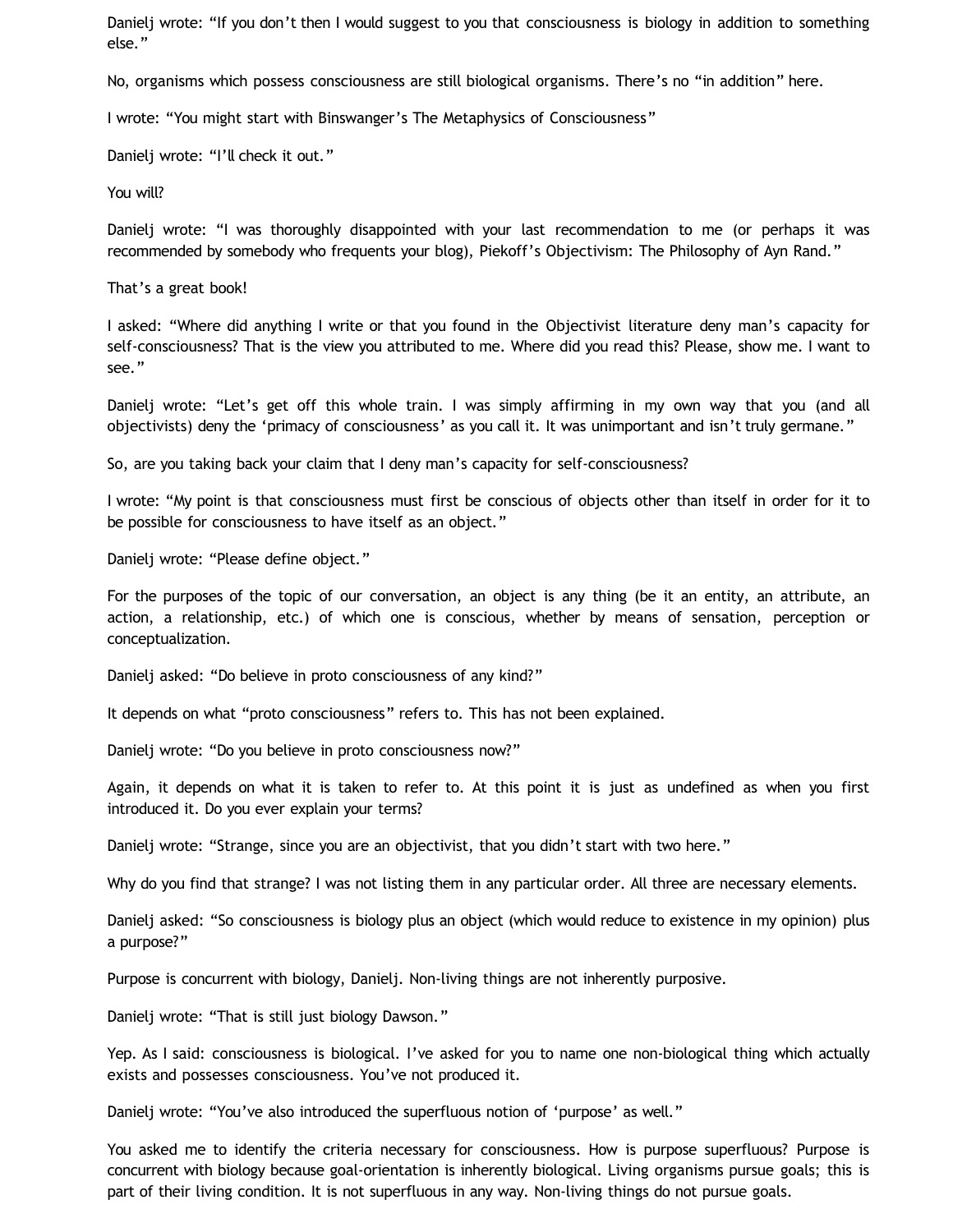Danielj wrote: "Purpose isn't an object and it does not exist. It is a convenient, ad-hoc invention of yours."

You're speaking autobiographically here, showing us how little you understand about purpose. Purpose refers to a condition which is present in biology.

Danielj wrote: "The extremely simple question: Is biology alone a sufficient condition for consciousness?

And I addressed this. Let me spell it out for you: if an organism possesses consciousness, then clearly its biology is a sufficient condition for consciousness. Try to understand that there's a context here.

I wrote: "But not all biological organisms have these structures. So saying "biology is sufficient for consciousness" is somewhat broad and may be misunderstood."

Danielj wrote: "That is because it isn't a sufficient condition for consciousness."

Again, you're misleading yourself. We can only address the question on a case by case basis, taking into account the particulars of an organism's biology (since that's what the question is asking about). A plant for instance lacks the necessary biological structures for sensation. Thus, its biology is insufficient for consciousness. A dog, however, does have the biological structures which give it the ability to perceive. Thus its biology clearly is sufficient for perception. You're arbitrarily looking for a one-size-fits-all rule which ignores the context of various situations found in nature.

It's like asking: "Is biology sufficient for flight?" Well, some organisms' biology is sufficient for flight, while others are not. To salvage any hope for objective meaning to your question, it should be revised. For instance, \*which\* organism's biology is sufficient for consciousness? Answer: those organisms which possess consciousness. Show me an organism which possesses consciousness and yet whose biology is insufficient for consciousness. If you can't do this, then my position on the matter remains unchallenged.

I wrote: "But if the biological organism has certain structures which give it consciousness of objects, then its biology is clearly sufficient in such cases."

Danielj responded: "That just does not follow from the simple fact that it is not sufficient in other cases."

Again, you're looking for something completely arbitrary here. Why wouldn't we take into account the particulars of each case, from species to species, in considering the question? Each organism has its own biological identity. Why arbitrarily ignore this fact?

I wrote: "For developed human beings, sensation is definitely part of our conscious experience. But this does not constitute a point of evidence against the recognition that sensation is a form of consciousness. Many organisms have not reached the perceptual level of consciousness, and have only sensation as their means of acquiring consciousness of objects. On Danielj's view, these organisms are apparently not conscious. But this is arbitrary."

Danielj wrote: "So, sensation isn't a sufficient condition for perception or concept-formation? Sensation, in addition to what, is sufficient for perception?"

There is a profound distinction between sensation and perception, just as there is a profound distinction between perception and conceptualization. A minimum requirement for perception is the ability to integrate sensations into a single unit, giving an entity awareness of entities qua entities. This ability is biological, but not all organisms have this. A minimum requirement for conceptualization is the ability to integrate percepts into open-ended unities by a process of abstraction. This ability is biological, but not all organisms have this.

I asked: "So, are you taking back your claim that I deny man's capacity for self-consciousness?"

Danielj responded: "No, because what I ultimately meant was that you deny, what you would call, the primacy of consciousness."

Oh, of course I deny the primacy of existence. Performatively, you do too. Only you don't realize it yet.

But if you're equating self-consciousness with the primacy of consciousness, or somehow think these are one and the same, or suppose that denying the primacy of consciousness entails or is tantamount a denial of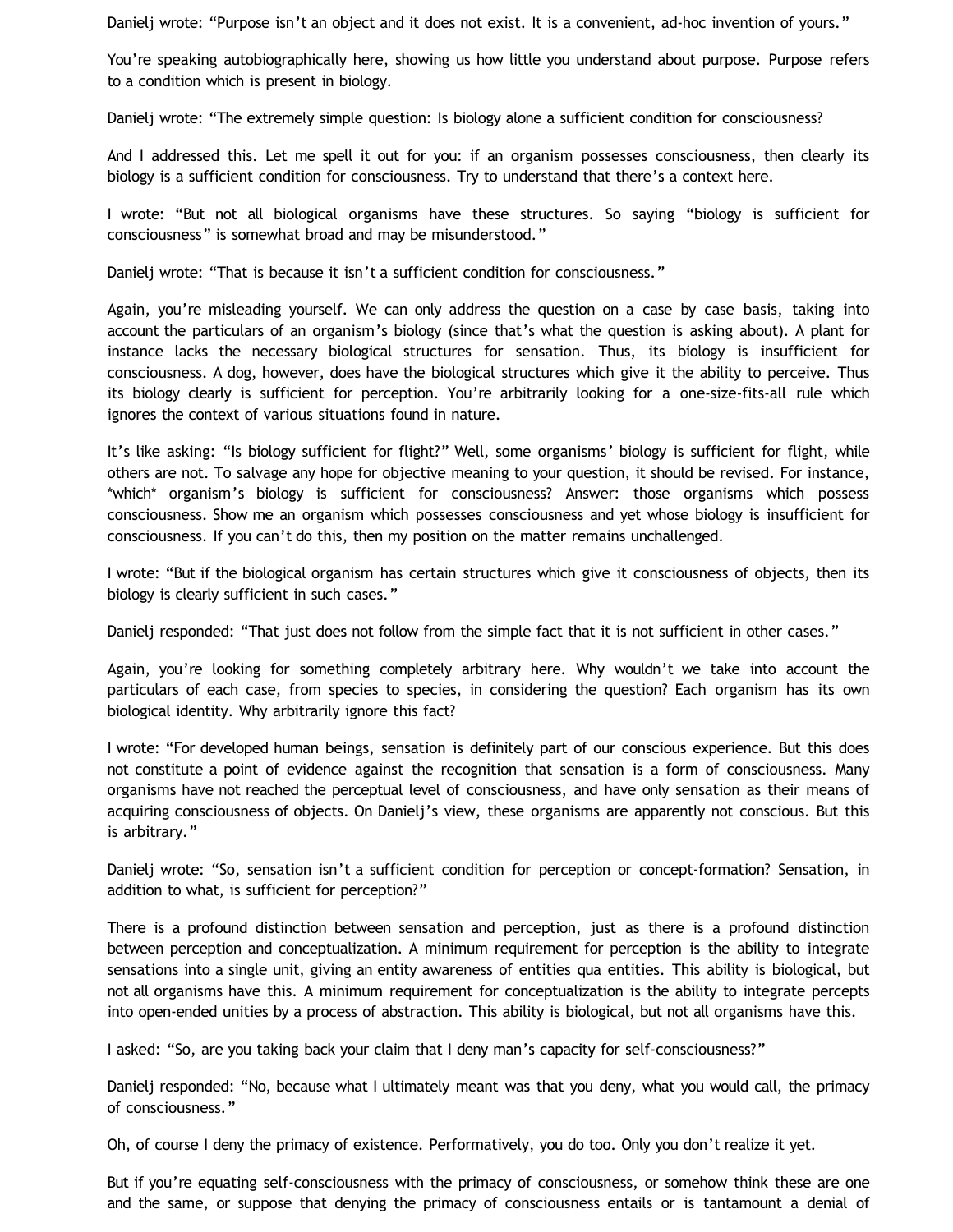self-consciousness, then clearly you're confused on the meaning of at least one of these concepts. From what I 've seen, it's very possible that you're confused on both.

I asked: "No. Did you think I was?"

Danielj wrote: "You don't believe that existence exists and has done so eternally?"

Of course, existence is eternal. Time presupposes existence.

But that is not what you were asking. You asked: "Are do you assume that existence must be eternal for objects to be temporal?" And in response to this question, I answered no, because I don't assume that existence must be eternal (in order) for objects to be temporal.

I wrote: "the notion of 'consciousness of nothing' is a non-starter."

Danielj asked: "I'm not sure I agree with this either. Isn't 'nothing' a concept? Isn't 'things that don't exist' a concept as well?"

You're confusing yourself. I was not stating that consciousness \*of the concept 'nothing'\* is a non-starter. Rather, my point was that the notion of a consciousness without an object to be conscious of is a non-starter. It's a contradiction in terms. You wouldn't say that an organism is conscious, and then say "Well, it's not conscious of anything." If it's not conscious of anything (i.e., no objects), how can one say it's conscious?

I wrote: "Purpose is concurrent with biology, Danielj. Non-living things are not inherently purposive."

Danielj asked: "Purpose, like purposeful? Like volitional?"

Not all purpose is volitional. In fact, statistically speaking, very little is volitional. For instance, your heart beats for a purpose, but it is not regulated by volition. A plant's roots pull water and nutrients from the ground for a purpose, but this action is not volitionally initiated.

I wrote: "And I addressed this. Let me spell it out for you: if an organism possesses consciousness, then clearly its biology is a sufficient condition for consciousness. Try to understand that there's a context here."

Danielj asked: "You'll now admit that consciousness reduces to biology?"

I've addressed this already. My position has not changed. Scroll up and read again if you did not catch it the first time.

I wrote: "For instance, your heart beats for a purpose, but it is not regulated by volition."

Danielj asked: "What purpose is that? To pump blood? For what purpose is the heart pumping blood? Are you admitting final causes here?"

I thought you said you had read Objectivist literature. You don't seem familiar with Objectivism at all.

"…admitting final causes…"? What do you mean "admitting"? With rhetoric like this, you make it sound like you think I'm making some kind of concession here. But if you were familiar with Objectivism, you wouldn't do this (unless you simply insisted on being dishonest).

According to Objectivism, life is an end in itself. The organism's actions are purposive in that they serve to meet the goal of living life.

Danielj wrote: "If human beings are purely and entirely circumscribed by their biology,"

I'm not sure what you mean by "purely and entirely circumscribed by their biology." You make it sound as though human beings were some kind of alien substance encased in meat, implying that they are really something other than biological. If you do not think human beings are biological organisms, would you state this explicitly for the record? You don't have to explain why – I already know that you embrace the primacy of consciousness.

Danielj wrote: "I fail to see how you aren't just a run-o-the-mill materialist."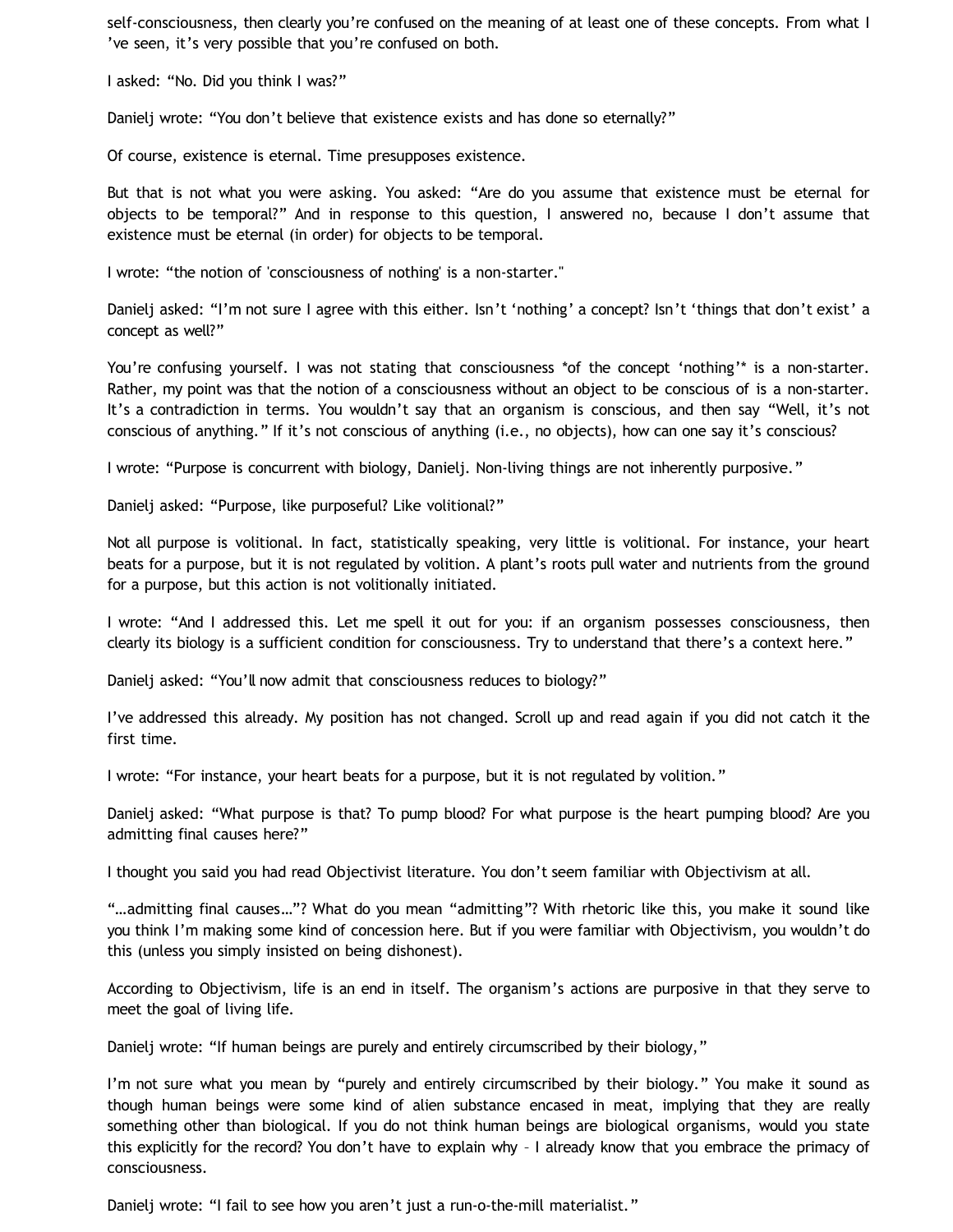Yes, there is much that you fail to see, Danielj. I submit that this is because you ascribe to a worldview which systemically stifles your understanding of reality.

by Dawson Bethrick

Labels: [Consciousness](http://bahnsenburner.blogspot.com/search/label/Consciousness), [Metaphysics](http://bahnsenburner.blogspot.com/search/label/Metaphysics), [Primacy of Existence](http://bahnsenburner.blogspot.com/search/label/Primacy%20of%20Existence)

*posted by Bahnsen Burner at [9:30 AM](http://bahnsenburner.blogspot.com/2010/06/biological-nature-of-consciousness.html)*

## **11 Comments:**

[NAL](http://www.blogger.com/profile/12244370945682162312) said...

**A plant for instance lacks the necessary biological structures for sensation.**

Hmmm, does not a sunflower orientate itself towards the sun? Is that not an extremely rudimentary form of sensation?

[June 25, 2010 6:51 PM](http://bahnsenburner.blogspot.com/2010/06/8822838499017388256) [madmax](http://www.blogger.com/profile/14375140131881725965) said...

*A plant for instance lacks the necessary biological structures for sensation.*

Dawson, did you mean to write perception here? I think plants do experience sensations.

As to the debate with DanielJ, I found it very helpful. Many theists are wedded to the idea that consciousness is supernatural and that if it weren't then we would not have free will. This is DanielJ's position although you had to pull teeth to get it. Not surprisingly DanielJ is a fan of the "Maverick Philosopher". So in DanielJ we see another case of a theist using AnalPhil to defend theism.

## [June 26, 2010 11:44 AM](http://bahnsenburner.blogspot.com/2010/06/1642869973660969532)

[Andrew Dalton](http://www.blogger.com/profile/11001665674703307354) said...

Plants respond to their environment through hormonal mechanisms, which are much slower to act than what we would typically consider sensations in primitive animals. For example, a plant is basically "blind" to a flash of bright light, but it will respond to many minutes or hours of sustained light.

A very few plants, such as the Venus flytrap, do have the ability to detect and respond to short-term stimuli.

[June 26, 2010 8:05 PM](http://bahnsenburner.blogspot.com/2010/06/4560418778940889209) [Bahnsen Burner](http://www.blogger.com/profile/11030029491768748360) said...

Hello everyone,

Thanks for your messages. Very interesting topic – whether or not plants can sense. When I stated that "a plant for instance lacks the necessary biological structures for sensation," I had in mind those biological structures which we commonly associate with sensory ability, such as eyes, ears, tastes buds, olfactory nerves, the presence of nerve cells, a nervous system, etc. From my understanding (and if I'm wrong on this, I'm open to correction), plants do not have these – they don't have nerve cells, a nervous system, sensory organs, etc.

Of course, there may be exceptions to this, such as the Venus fly trap. I was not thinking of such specimens, simply because they seem to be the exception, not the norm. These plants seem to sense, or at least react to, minute vibrations. Is that an example of sensation in plants? I don't know. Nal mentioned the sunflower, how it tracks the movement of the sun throughout the day. Is this movement a response to sensation?

Do these same plants which, due to their reactions to external stimuli, seem to experience sensation, also experience pain? When I mow my lawn, it does not at all seem that the blades of grass which were lopped off experience pain. They don't seem to react at all. Does a sunflower recoil when slashed with a knife? Does a Venus fly trap try to move away from intense heat? These are tests that I might perform to determine whether plants really do experience sensation, but perhaps they are not appropriate. A botanist should be able to shed light on the matter.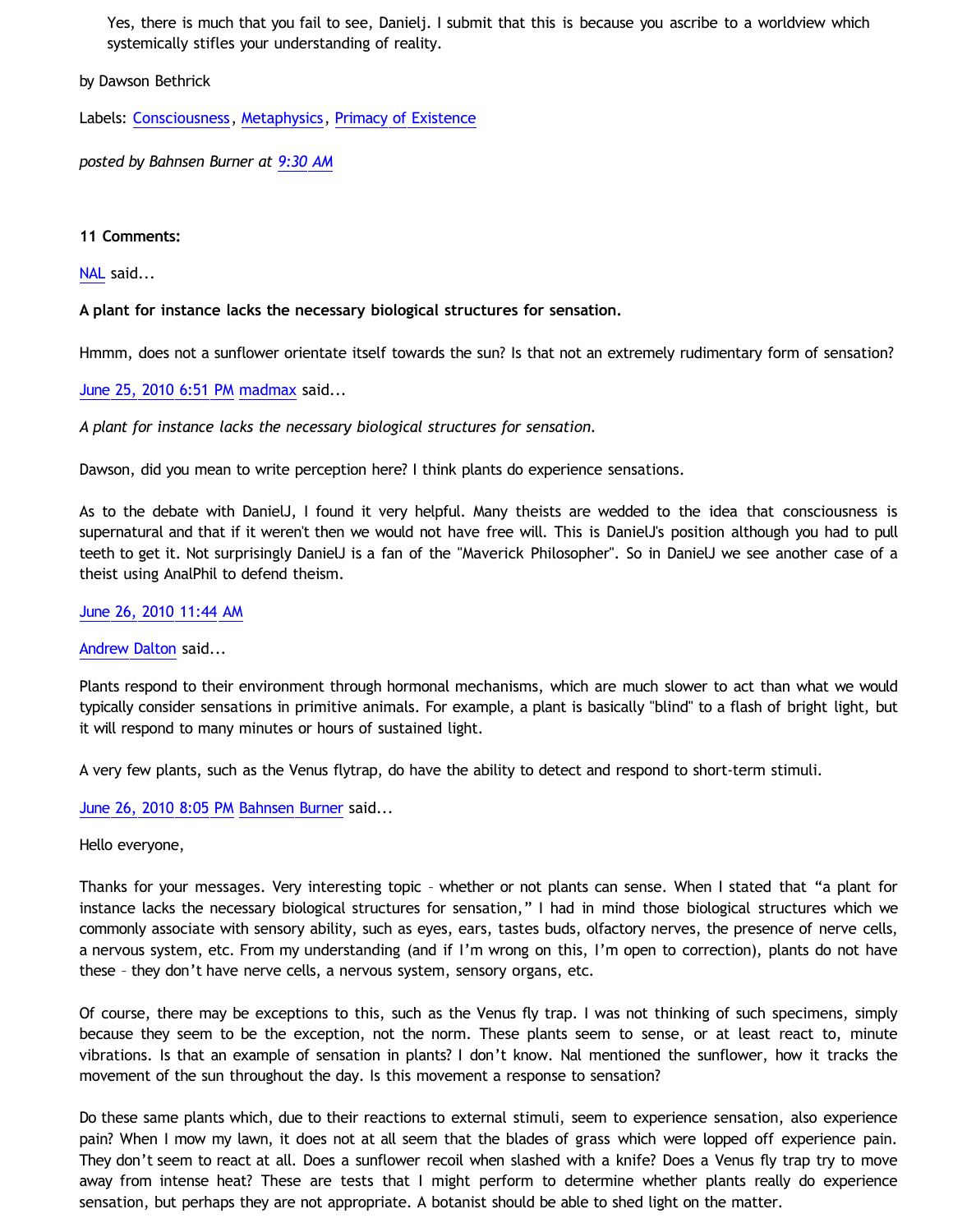We must keep in mind that many things react to external causes. But such reactions do not necessarily imply sensory experience. Metals expand and contract depending on temperature; dust moves when wind blows it; coffee makers brew coffee when turned on. However, none of these things are capable of sensation. I suspect that much of what we might take as indicators of sensation in plants may be more along the lines of such mechanistic reactions than actual sensation, or like what Andrew mentions about reactions to light. But I may be wrong on this. If anyone has access to scientific research on this, let me know.

As for consciousness being supernatural, or at least evidence of the supernatural, this is in fact very common among theists, as madmax indicates. Theists tend to view consciousness as an entity rather than the activity of an entity, and often assume that a non-supernaturalistic account of consciousness automatically nullifies free will. This is a consequence of supposing that non-supernaturalistic worldviews are forced into supposing that consciousness is at best mechanistic in the sense of a billiard ball reacting to another ball which strikes it. This view takes for granted the event-based model of causality, which I have criticized elsew[here](http://bahnsenburner.blogspot.com/2010/03/humean-causality-and.html) (see here). When it is understood that volition is itself a type of causation, as Objectivism understands it, the problems which occupy theists' attention do not arise.

Madmax is right that danielj had a hard time coming out and announcing his own position and defending it. This is common among theistic apologists: they are reluctant to take a stand. Instead, they prefer to sit on the sidelines and criticize anything that comes over the horizon, taking a skeptical approach, assuming without any argument that hard skepticism needs to be taken seriously, as if it provided some kind of viable standard. And yes, Anal Phil comes in very handy in such endeavors, since it allows a thinker to get lost in a tangle of non-essentials which effectively obscure one 's sight of facts.

Regards, **Dawson** 

#### [June 28, 2010 9:45 AM](http://bahnsenburner.blogspot.com/2010/06/4138442233108161749)

#### [Francois Tremblay](http://www.blogger.com/profile/04760072622693359795) said...

Recent scientific studies have shown that plants actually react to the presence of predators and communicate chemically with each other. So yes, I think the case for plant sensation is well established.

#### [July 08, 2010 2:38 PM](http://bahnsenburner.blogspot.com/2010/06/2305397569020364194)

[Jason](http://www.blogger.com/profile/07349001186716542668) said...

In his remarks, Danielj keeps claiming over and over the same point: that you are saying that consciousness is solely biological. He is implying that there is a dichotomy between matter and mind, fact and value, the physical and the intellectual (i.e., spiritual); that the biological (i.e., science, facts, observation, physical things) has one set of properties and the intellectual (i.e., values, morals, ideas) another.

If Danielj is reading this: there is no dichotomy between the physical (i.e., biological) and the intellectual (i.e., spiritual). It's not one or the other.

Your consciousness is directly integrated with physical reality. You start with sense perception and then abstract using your mind to form this worldly concepts and values.

#### [July 18, 2010 10:54 AM](http://bahnsenburner.blogspot.com/2010/06/461903613167861830)

[Bahnsen Burner](http://www.blogger.com/profile/11030029491768748360) said...

Hi Jason,

Thanks for your comments.

Yes, Danielj repeatedly tried to raise controversy over the view "that consciousness is solely biological." My question is: solely biological \*as opposed to what\*? He could not give much substance here, other than to say "It is a God given soul that supervenes on biology, or something. I don't know exactly." In addition to how uninformative this is, it does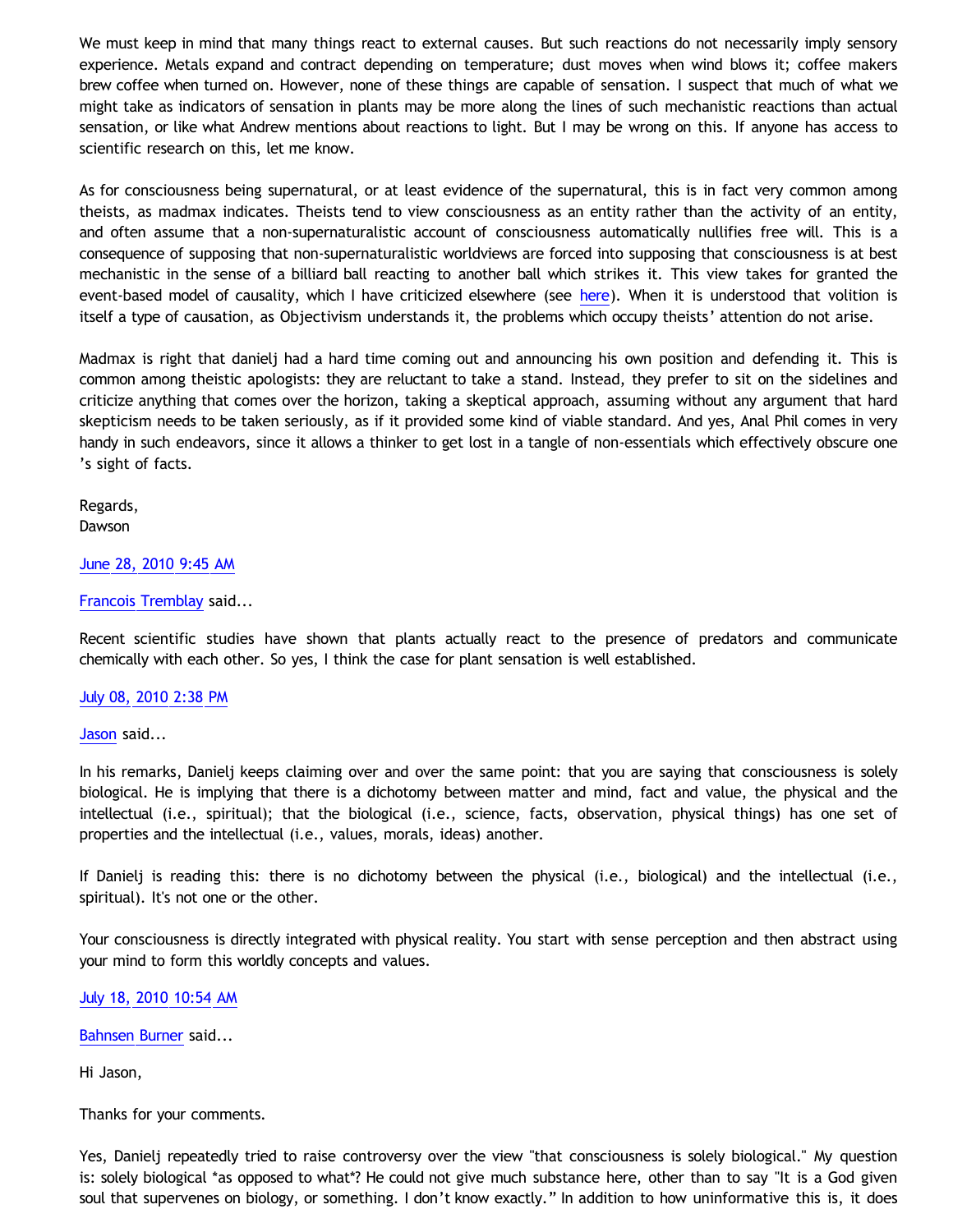not square well with what Christianity typically teaches. Dogs, rats, orangutans and dolphins are conscious, but are their consciousnesses "God given souls" as well? Christians have historically taught that man is the only earthly being which has a soul. Then again, Mark 16:15 does attribute the following commandment to Jesus: "Go ye into all the world, and preach the gospel to every creature." I remember the story of one Christian who had to be rescued from a lion exhibit at a zoo because he tried to preach the gospel to some lions.

Regards,

Dawson

[July 18, 2010 10:46 PM](http://bahnsenburner.blogspot.com/2010/06/8362621344585876341)

[midasvuik](http://www.blogger.com/profile/16116187071955572970) said...

Dawson, I have a kind request for your next post. I know you've done this before, but the relevant blogs are a bit scattered. Is is possible for you to write a good, detailed paper on what Anton Thorn calls "The Argument from the Fact of Existence." It's the argument which contends that any theism involving a creator god is in conflict with the primacy of existence. I am currently researching this argument to see if it's sound, so if you could make some post sometime in the near future where you formalize the argument, defend it, and explain the Objectivist terminology employed (i.e. primacies of consciousness and existence), it would be greatly appreciated not only by me, but by others curious about the argument as well. Like I said, I am aware that you have done this before, but it would be convenient and more helpful if all the content of the blogs pertaining to the matter were in one place. Thanks.

[July 19, 2010 4:44 PM](http://bahnsenburner.blogspot.com/2010/06/2257120063309167723)

[Bahnsen Burner](http://www.blogger.com/profile/11030029491768748360) said...

Hello midasvuik,

Thank you for your comment, and for your interest in the argument from existence. You are correct: this argument is a discovery of Anton Thorn's. Unfortunately his site seems to have disappeared from the face of the internet, and I do not know if he has uploaded his expanded version of this argument elsewhere.

An abbreviated version of Thorn's argument can be found here: [http://www.strongatheism.net/library/atheology/argument\\_from\\_existence/](http://www.strongatheism.net/library/atheology/argument_from_existence/)

There are very few Christian reactions that I have seen against this argument, and none of them bring any worthy challenge against it that I have seen.

If you want to examine Thorn's argument as he originally presented it, let me know. I believe I have a copy of it somewhere in my archives (though no promises – but I think I have it somewhere). It is possible for me to write my own paper on the argument from existence, but I've done so many posts on how theism is in conflict with the primacy of existence, I'm not sure how else it needs to be explained. Then again, I see everything in terms of its implications for metaphysical primacy, so I expect I will incorporate elements of the argument from existence in future papers, from whichever perspective is required by the case.

Meanwhile, I suggest two blogs of my own which address essentially the same issues as those raised by Thorn's argument. They are:

[The Inherent Subjectivism of God-belief](http://bahnsenburner.blogspot.com/2008/12/inherent-subjectivism-of-god-belief.html)

and

# [How Theism Violates the Primacy of Existence](http://bahnsenburner.blogspot.com/2010/02/how-theism-violates-primacy-of.html).

You seem to be aware that I have addressed these issues in previous writings of mine, but complained that they are scattered. I am hoping one day to revise [my website](http://katholon.com/writings.htm), so I may dedicate a specific area to just this argument, including the blogs I linked to above.